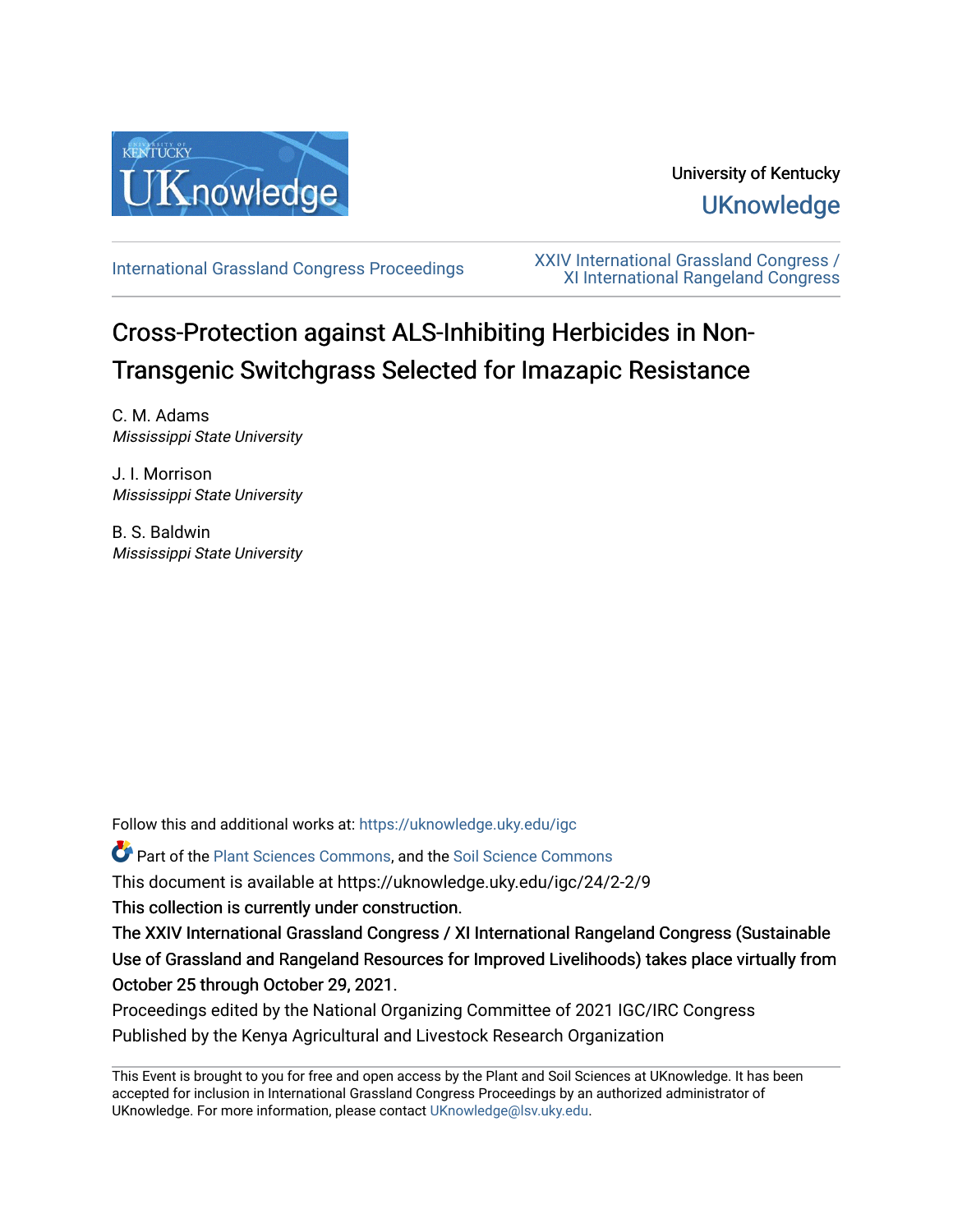# Cross-Protection Against ALS-Inhibiting Herbicides in Non-Transgenic Switchgrass Selected for Imazapic Resistance

Adams C. M.\*; Morrison J. I.\*; Baldwin B. S.\* \* Department of Plant and Soil Sciences, Mississippi State University; Mississippi, USA

**Key words**: Panicum; Alamo; Tusca; Native Warm-season Grasses; Seed Germination

# **Abstract**

Switchgrass (*Panicum virgatum L.)* is a North American native warm-season perennial grass that is a cornerstone species in conservation systems and can also be utilized as a high-quality forage. 'Tusca' is a cultivar of lowland switchgrass selected from 'Alamo' (USDA NRCS, Knox City, TX) for resistance to the herbicide imazapic. This study was conducted to determine if selection in Tusca conferred cross-protection to other ALS-inhibiting herbicides. Five ALS-inhibiting herbicides, including imazapic (IPIC), imazamox (IMOX), imazapyr (IPYR), imazethapyr (ITHR), and metsulfuron methyl (MSUL), were tested on Tusca, Alamo, and wildtype johnsongrass (*Sorghum halepense* L. (Pers.)) at five rates (25, 50, 75, 100, and 125% of the recommended label rate) plus an untreated control, under laboratory (PRE) and greenhouse (POST) conditions. Alamo was used as a negative control and johnsongrass was used as a reference species to confirm efficacy of herbicide treatments. Six replications of 25 seed of both switchgrass cultivars and johnsongrass were screened for response to herbicide treatment at germination, as well as the 3-leaf stage. Mean germination percentage for untreated Tusca, Alamo, and johnsongrass were 71.5, 24.8, and 40.8, respectively. Compared to controls, mean germination percentage of Tusca remained >50% at all rates of ITHR and IMOX. Alamo exposed to ITHR had <25% germination and <50% for IMOX. While Tusca shows some improved resistance to IPIC at germination, greater resistance was found to ITHR, IPYR, and IMOX, whereas mean germination percentage of Alamo was significantly reduced by all treatments.

## **Introduction**

In North America, switchgrass (*Panicum virgatum L*.) is a native warm-season perennial grass found across most of the country apart from the western states (Ball et al. 2015). It is utilized for conservation systems, wildlife habitat, erosion control, renewable bioenergy, and can be a high-quality forage in the spring and early summer. It spreads by short rhizomes and has a deep, fibrous root system. The two cultivars used in this study were lowland ecotypes which grow to a height of 3 to 6 feet tall, as opposed to upland species which grow to a height of 1 to 3 feet tall. The seed head is a wide panicle producing around 400,000 seeds per pound (Vandevender 2009). Switchgrass is cross-pollinated and highly self-incompatible (De Leon 2005). 'Tusca' is a cultivar of lowland switchgrass selected from 'Alamo' (USDA NRCS, Knox City, TX) for tolerance to the ALS-inhibiting herbicide imazapic. In prior studies, Tusca has shown significantly increased tolerance to imazapic when field-applied to established stands. Given that Tusca is the result of recurrent phenotypic selection of a cross-pollinated species, the opportunity for increased tolerance to herbicides from the same chemical family via inadvertent selection are possible (Tal 2000). In applications where switchgrass is planted in polyculture with other native plant species, almost all relevant native grasses and forbs are naturally tolerant of imazapic, but switchgrass is not. The development of a switchgrass cultivar with tolerance to chemicals commonly used in right-of-way, forestry, and industrial management settings could assuage the concerns of landowners when considering including switchgrass in diverse, multispecies plantings.

#### **Methods and Study Site**

The PRE-bioassay experiment was conducted in the Department of Plant and Soil Sciences at Mississippi State University and the POST bioassay experiment at the R. R. Foil Plant Science Research Center in Starkville, MS. Methodology for this study was taken from literature published by Burgos 2015 and Beckie 2000. In the PRE-bioassay, for each herbicide, a stock solution of 25, 50, 75, 100, and 125% of the recommended label rate was used to make a 1% agar mixture. Six replications of 25 seed of Tusca, Alamo, and johnsongrass were placed in petri dishes and treated with every herbicide/rate combination. Petri dishes received 50 ml of agar/herbicide mixture. Seeds were placed on agar and maintained in an artificial environment chamber at 30° /20° C under long day conditions. Germinated seeds were counted every two days for two weeks. In the POST bioassay, seedlings of each species were grown in a greenhouse in 50-cell plastic trays and two replications of 15 seedlings of each species were treated with every herbicide/rate combination. Treatments were applied using a CO2 powered handheld sprayer when seedlings reached the three to four-leaf stage. Injury was rated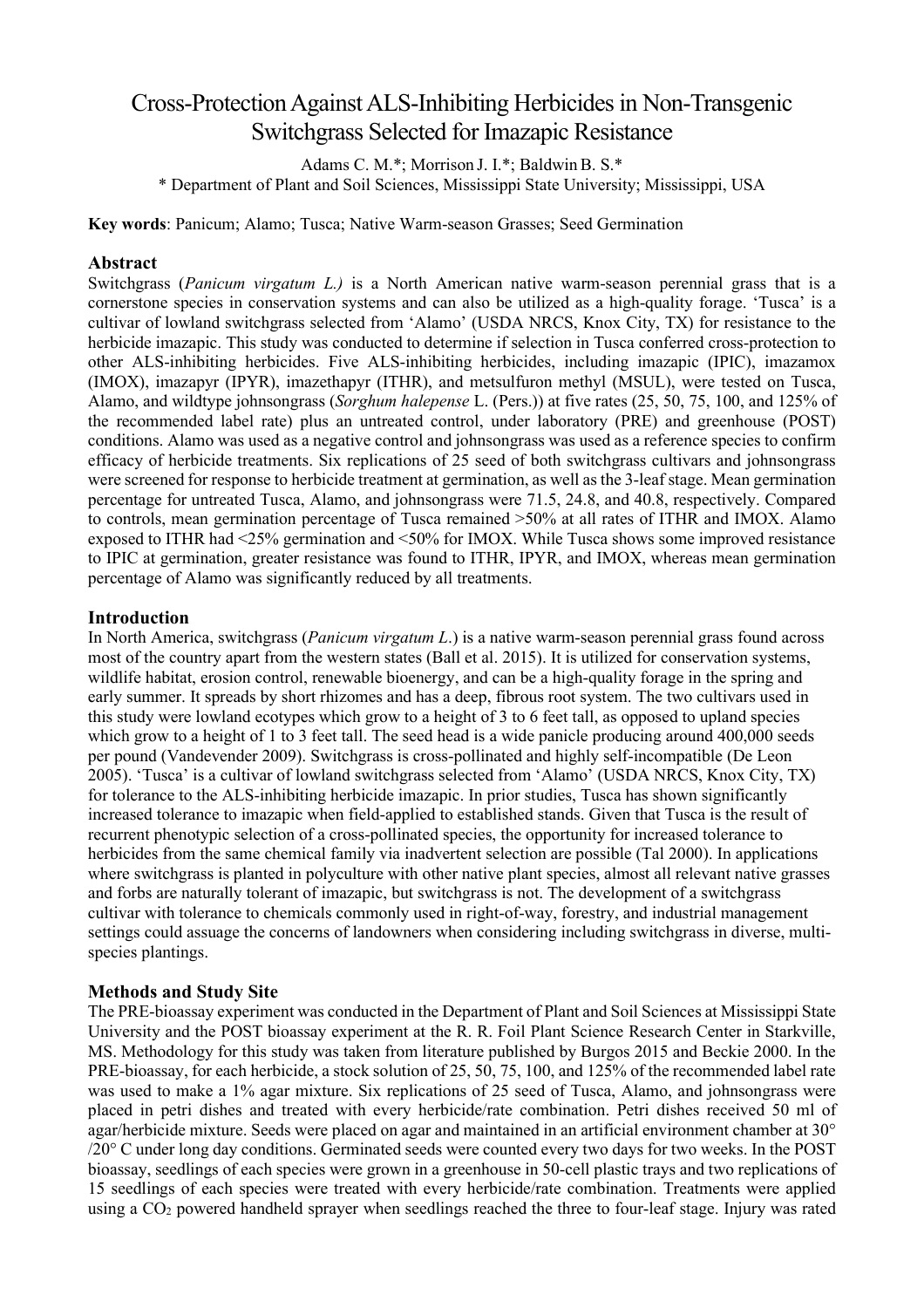on a scale of 1-5. Ratings and seedling mortality were recorded every seven days for 28 days. Injury ratings were defined as 1:  $\leq$ 20% of seedlings show injury 2:  $\leq$ 40% of seedlings show injury 3:  $\leq$ 60% of seedlings show injury 4: <80% of seedlings show injury 5: >80% of seedlings show injury. Individual replications were harvested to determine biomass accumulation after 28 days.

# **Results**

## *PRE-Bioassay*

Tusca showed tolerance to IPYR, IMOX, and ITHR, as well as improved tolerance to IPIC. All rates of IPIC (P<0.0001), ITHR (P<0.0001), and IMOX (P<0.0001) significantly decreased germination of Alamo. There was a significant negative effect on germination of Alamo by IPYR (P=0.0030), and MSUL (P=0.0425) but only at 100 and 125% rates. Following PRE-Bioassay, root and shoot lengths were assessed for all germinated seedlings (data not shown). All rates of all herbicides significantly decreased root (P<0.0001) and shoot (P<0.0001) lengths of Alamo and wild-type johnsongrass, while Tusca showed decreased response to IMOX, IPIC, IPYR, ITHR and MSUL.

# *POST Bioassay*

Compared to Alamo, Tusca exhibited improved tolerance to IPIC, IPYR, IMOX, and ITHR at all rates applied (Figures 1&2). Injury of Alamo was extensive following treatment with IPYR, IMOX, ITHR, and IPIC. Wildtype johnsongrass proved to be a dependable bioassay marker for effectiveness of herbicide screening.



**Figure 1. Mean injury ratings of two switchgrass varieties and wild-type johnsongrass taken 28-d after treatment was applied at the three to four leaf stage with imazethapyr herbicide at five rates.**



**Figure 2. Mean injury ratings of two switchgrass varieties and wild-type johnsongrass taken 28-d after treatment was applied at the three to four leaf stage with imazamox herbicide at five rates.**